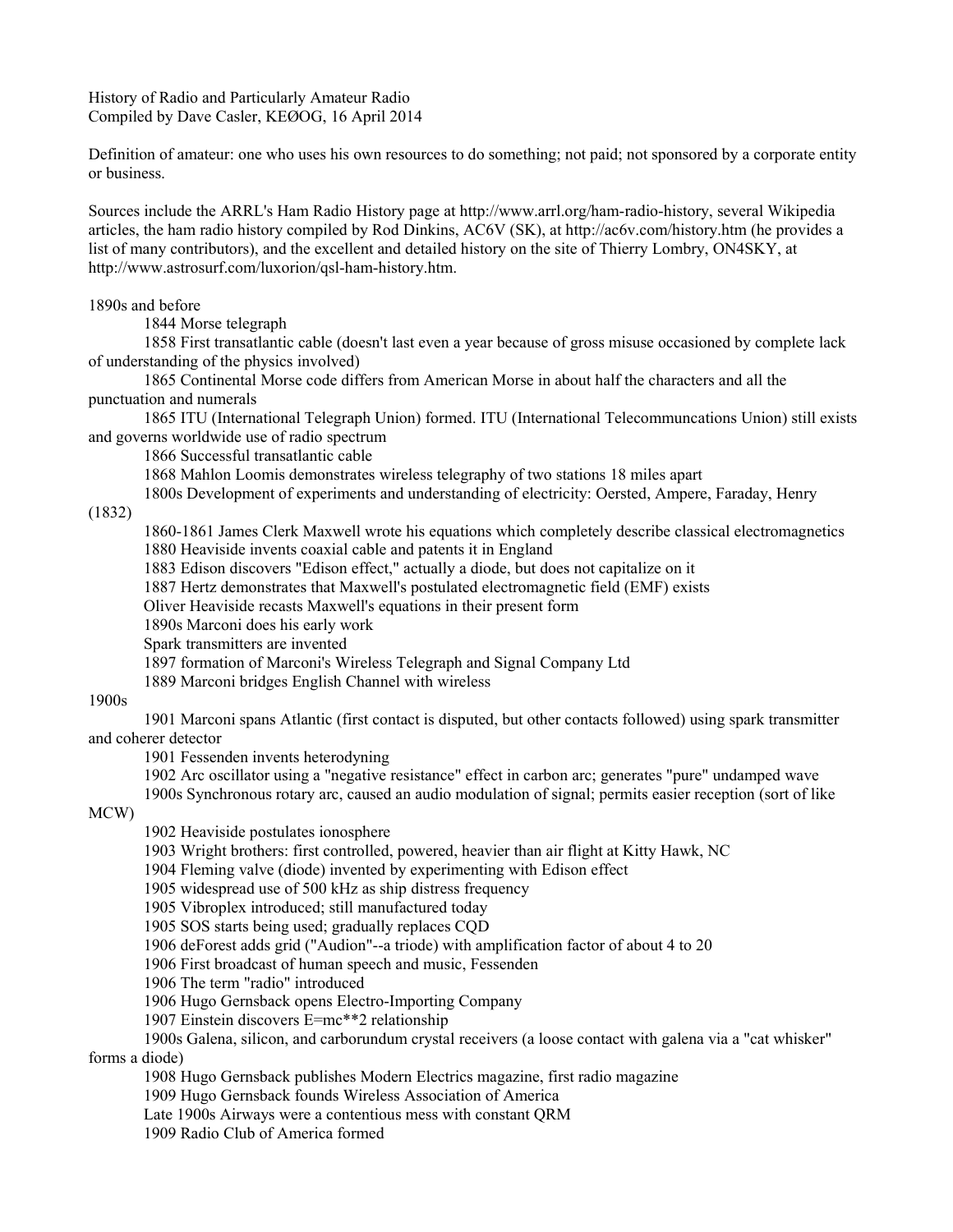1909 Don Wallace (later W6AM in 1928) on air for first time; later becomes famous for his huge rhombic farm atop Rancho Palos Verde in Los Angeles area

1910s

1910 cat whisker detector

Around 1910, term "ham" applied to amateurs; original meaning was derogatory, but hams wore it with pride and still do

A well-designed kilowatt transmitter has range of perhaps 100 miles (most of the kilowatt is wasted in the spark, signals extremely broadband)

1910 Gernsback issues Wireless Blue Book: first compendium of 90 stations

1912 Armstrong uses feedback in an Audion; amplifiers and oscillators become practical

1912 RMS Titanic sinks; major turning point in radio history

1912 Radio Act of 1912 prompted by Titanic disaster; "ownership" of bands removed from Marconi company; licenses required; amateurs licensed and restricted to "200 meters (and down)" (meaning 1.5 MHz and up); first licensed amateur is 1ZE, Irving Vermiolya; essay tests required!

1912 Q-codes developed; still used today; original list had 50

1912 International Morse introduced to replace both American Morse and Continental Morse; this is the code we use today

1912/1913 Armstrong invents regenerative receiver; becomes public in 1915; vastly more sensitive than crystal radios

1913 Severe windstorm in midwest creates blackout; first documented emergency communications by hams

1913 Wireless Society of London founded; later becomes RSGB

1914 Hiram Percy Maxim and Clarence Tuska create Amateur Radio Relay League with backing of Radio Club of Hartford, which appropriated \$50. Primary purpose to move traffic in an orderly way;

1914 Beginning of WW1 in Europe, "The Great War," "The war to end all wars"

1915 QST publishes first issue

1915 Ray Kellog invents electric moving coil loudspeaker

1915 John Carson applies for patent on idea to suppress carrier and one sideband

1917 Code speed requirement raised to 10 wpm

1917 US entered war; 4000 hams would serve; war ended in 1918; During WWI, QST shuts down

1917 saw 6000 amateurs in US armed forces

1918, 1919 HPM lobbies heavily for return of amateur radio; succeeds; shows lobbying power of ARRL

1918 Armstrong invents superheterodyne technique (creation of an intermediate frequency); also attributed to Levy of France

1919 Beverage antenna developed

1919 First use of "Wouff Hong" as something used to remedy poor operating techniques

# 1920s

Tuned Radio Frequency (TRF) radios become common; superhet becomes common toward end of decade 1920 First "Radio Amateur's Callbook" with Flying Horse design

1920 First licensed broadcast station KDKA, still operates today

1921 first transatlantic two-way CW in 1923 (France/US) on 110 meters (about 2.7 MHz)

1921 Round-trip cross-USA message in 6.5 minutes

1921 Pacific Radio News magazine founded, later becomes Radio News, after WWII becomes CQ

1921 10,809 amateurs in US

1922 16,467 amateurs in US; growth rate phenomenal!

1922 Wireless Society of London becomes Radio Society of Great Britain (RSGB), still active today

1922 Amateur First Grade and Amateur Second Grade (latter for those hams not personally examined by a US Radio Inspector) 10 wpm code, less than 1KW input power

1922 Carson describes FM and concludes it's inferior to AM (Armstrong's contribution comes a decade later)

1922 Armstrong invents super-regenerative receiver; used very few components, but superhet superceded it in popularity

1923 Patent granted for SSB

1923 WWV starts broadcasting time and frequency

1923 US Bureau of Standards suggests using frequency instead of wavelength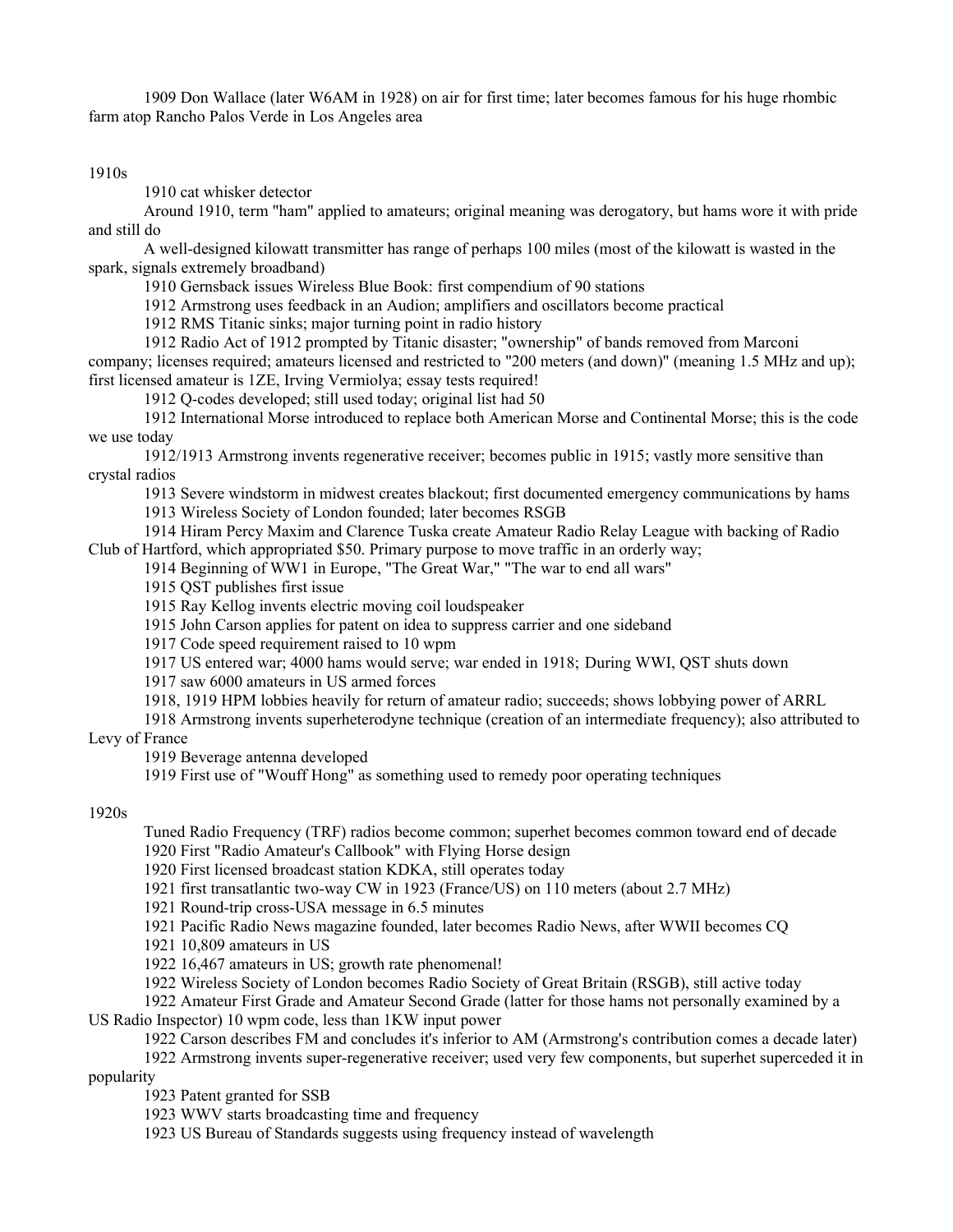1924 Quartz crystals introduced to amateur community

1924 Spark banned on new amateur bands at 80, 40, 20 and 5 meter

1925 MARS precursor, the Army's Auxiliary Amateur Radio System (AARS) formed by Signal Corps

1925 Dynamic loudspeakers appear

1926 Spark prohibited for US Amateurs

1926 Yagi and Uda invent what we today call the Yagi (beam) antenna

1926 Japan Amateur Radio League (JARL) formed

1926 IARU introduces Worked All Continents (WAC) award

1920s Price of vacuum tubes falls (Moore's law already?)

1920s Amateurs use tubes for transmitting CW; very narrow bandwidth, allows putting lots of power on one

frequency

1920s At end of decade amateurs had harmonically-related bands 160, 80, 40, 20, 10, 5

IARU formed

1920s Broadcast explodes; 1927 Radio Act; Federal Radio Commission formed to manage civilian

communications (government frequencies managed separately: a situation that still exists)

1928 US callsigns add a W or K prefix

1928 Segal, W9EEA, writes a "suggested amateur's code" (considerate, loyal, progressive, friendly, balanced, and patriotic)

1928 First television station, W3XK

1929 Screen grid introduced (tetrode); suppressor grid (pentode) a year later

1929 German inventor Rudolph Hell invents Hellschreiber (light writer)

1929 Stock market crash; beginning of Great Depression

## 1930s

1930 AM allowed on 20 meters

1931 Empire State Building opened

1931 AT&T patents a coaxial cable (originally invented by Heaviside in 1880)

1932 First panadapter (frequency analyzer) allows spotting of signals visually

1932 Beginnings of Amateur Radio Emergency Service (ARES)

1933 First Field Day; W4PAW group wins with 62 QSOs

1933 R/9 Magazine published articles by W6DEI, Robert Moore, on SSB; articles not widely noticed

1933 Astatic crystal microphones introduced

1933 President Roosevelt begins "fireside chats" via radio

1934 Communications Act (still in effect) creates Federal Communications Commission (FCC)

1934 Logs required

1936 HPM SK

1936 Armstrong publishes classic paper on FM; same method used today

1936 ARRL introduces Worked All States (WAS) Award

1937 ARRL acquires HPM's W1AW callsign, still used to this day

1937 DXCC introduced (discontinued during WWII)

1937 Marconi SK

1938 ARRL's W1AW station dedicated in Newington, CT, in building still used

1938 Coax RG/U (Radio Guide Utility) numbers introduced (e.g., RG-8, RG-58)

1938 Orson Welles's "War of the Worlds" broadcast

1939 Beginning of war in Europe; amateur operations restricted

1939 Cubical quad antenna introduced

1939 51,000 US hams

1939 FCC introduces multiple-choice tests

1939 RCA introduces 811 transmitting tube

# 1940s

1941 Japanese attack Pearl Harbor; US enters war; all amateur activity ceases

1940s Of 60,000 US amateurs, 25,000 serve in armed forces, 25,000 more serve in industry or training positions (back then, amateurs were much younger). During war, military frequently looks to ARRL for technical advice; ARRL Handbook becomes invaluable aid to developing radios for military use

1942 War Emergency Radio Service (WERS) on 112 MHz; terminated after VJ day in 1945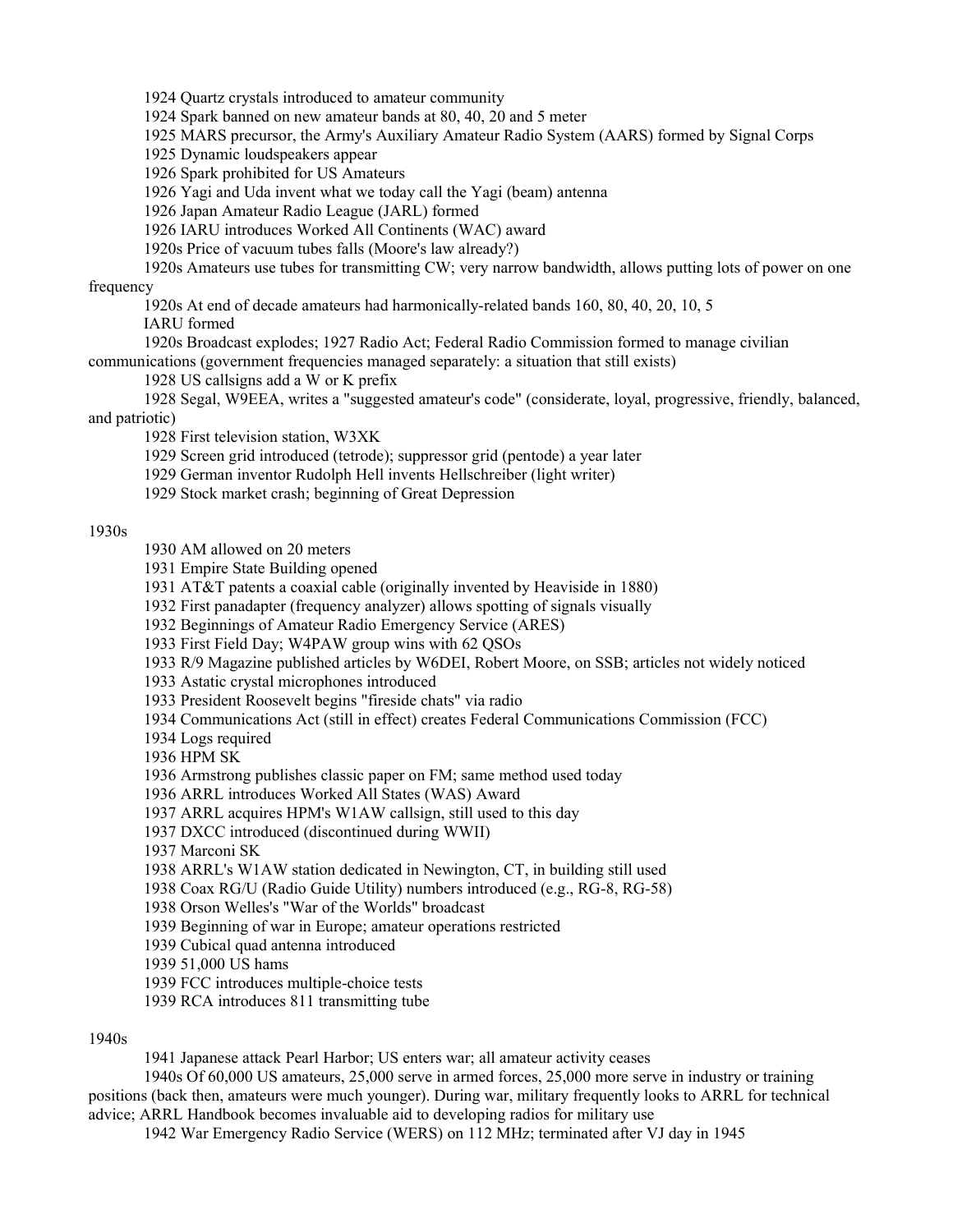1942 ARRL publishes a Defense Edition of ARRL Handbook

1943 US Supreme Court rules in Tesla's favor regarding radio patents by Marconi (culmination of a decadeslong dispute)

1945 Civilian radio use explodes; many manufacturers

1945 Coax cable in wide use (was invented in 1880 by Heaviside)

1945 CQ magazine commences publication; predecessor magazines include Pacific Radio News

1945 6 meter and 2 meter bands added (forcing hams to change equipment from 5 meter and 2.5 meter bands)

Post 1945, military surplus radio equipment floods market

1946 first meteor scatter contacts

1946 Tenth call district added

1946 G5RV invents G5RV antenna

1947 11 meter band added on shared basis

1947 Hams at Stanford University in California begin experiments with SSB--took a decade to become

### common

1947 Transistor invented by Shockley et al at Bell Labs

1947 First electronic kit by Heathkit

1947 Quarter Century Wireless Association (QCWA) formed (25-year veterans); club still operates

1947 Beginnings of the "Red Scare"; through 1954 and beyond

1948 AARS changed to MARS

## 1950s

1950 US amateur population around 90,000

1951 Novice, Tech and Amateur Extra licenses. Old A, B, C, become Advanced, General, and Conditional. Novice is HF plus some VHF, 5 wpm code test; Tech is 220 MHz and up, 5 wpm code test

1951 AT&T introduces Direct Distance Dialing (DDD); takes years to become universal in US

1952 15 meter band added

1952 RACES founded

1952 Special privileges for Advanced and Amateur Extra were withdrawn (meaning Generals had all privileges)

1952 Central Electronics offers SSB gear

1953 first amateur moonbounce

1954 Texas Instruments introduces first all-transistor AM broadcast band receiver; Tokyo Tsushin Kogyo of Japan picks it up, changes its company name to Sony

1954 first color television system; what an opportunity for TVI!

1954 first all-transistor computer

1954 Herbert Armstrong SK

1955 160 meters returned to hams; many restrictions that were gradually lifted

1955 Collins introduces the "gold dust twins," the 75A-4 receiver and the KWS-1 transmitter; both optimized for SSB

1956 Elvis Presley's "Heartbreak Hotel" becomes US #1 single

1956 TAT-1, first transatlantic telephone cable, went into operation

1957 Sputnik; education system in US overhauled to create scientists needed for defense development;

"missile gap"

1957 to 1962 CONELRAD; Hams had to monitor certain local broadcast signals; if these went off the air, hams were to go off the air also

1957 First integrated circuits by Fairchild Semiconductor; 1958 Jack Kilby invents first monolithic IC

1957/1958 International Geophysical Year

1957 Slow scan TV defined

1957 Drake issues first amateur band product, the 1A receiver

1958 Class D Citizen's Band on 11 meters; hams lose 11 meters (huge uproar!)

Late 1950s Log periodic antenna developed at University of Illinois

1960s

1960 FCC grants special temporary authority for SSTV

1960 First two-way 1296 MHz EME contact

1960 73 Magazine begins publishing by Wayne Green, W2NSD, who was often at odds with the ARRL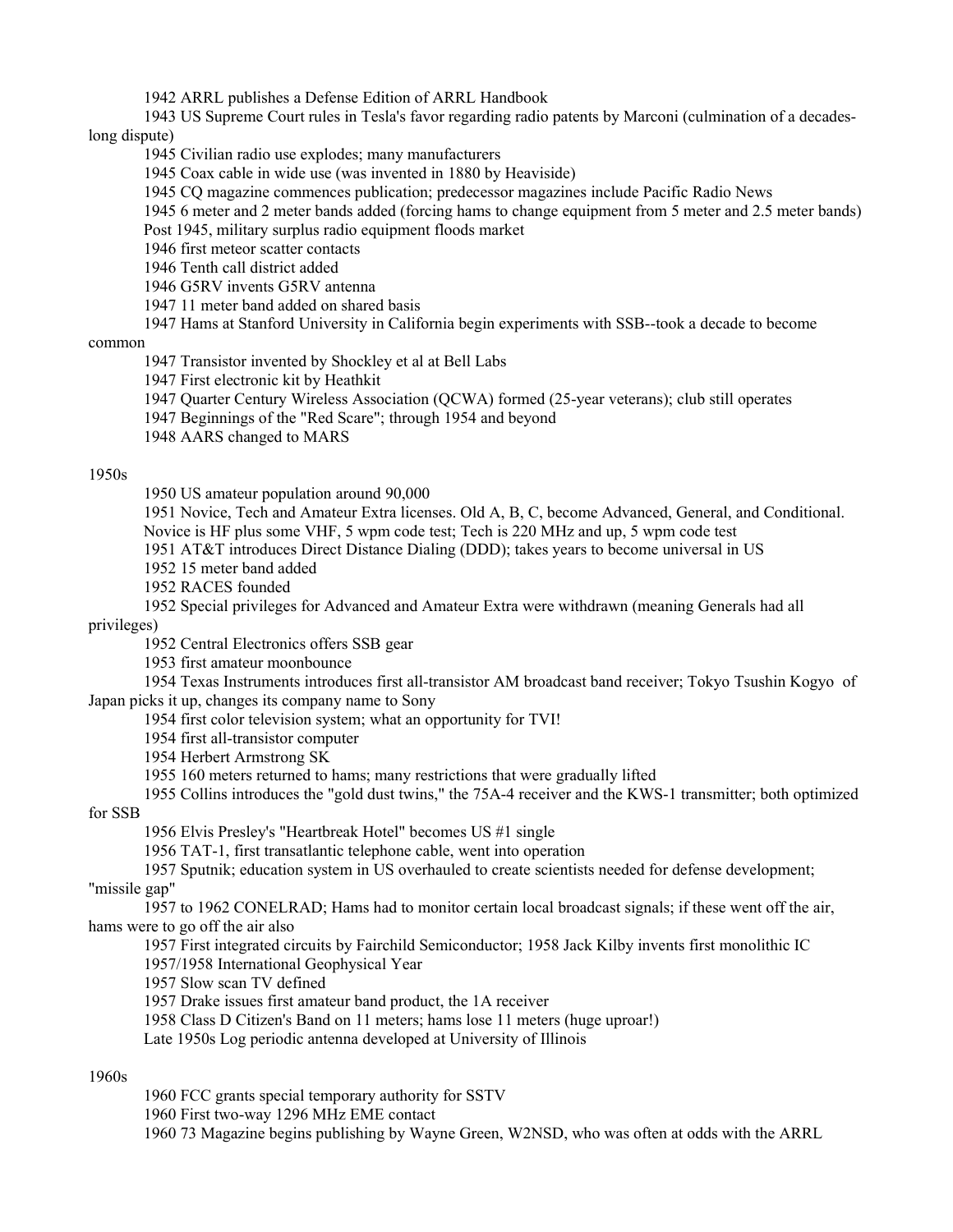1960 QST surveys readers, finds about 50%-50% split between SSB and AM; though 20 meters about 75%

SSB

1961 Montrose Amateur Radio Club formed!!

1961 Email invented

1961 first OSCAR; formation of AMSAT in 1969

1962 Cuban Missile Crisis

1963 ARRL moves its headquarters from Hartford to W1AW site in Newington

1963 Kennedy assassinated

1963 250,000 hams; CBers outnumber ham population

1963 Drake introduces TR-3 transceiver

1964 IOTA (islands on the air) award created

1965 Gordon Moore articulates Moore's Law

1967 Hugo Gernsback SK

1967 Incentive licensing removed privileges from General hams; huge controversy; ARRL was in favor of incentive licensing; caused enormous public relations problems for ARRL; exclusive Advanced and Extra subbands on 80, 40, 20, 15, and 6 (Even though there was incredible resistance to this, these subbands remain! Except on 6 meters)

1968 FCC suthorizes SSTV

1969 Man lands on the moon and returns safely

1969 First computer network between major university campuses; first ARPANET message (predecessor to the Internet)

1970s

FM repeaters gain major traction Channelized FM Mc and Kc replaced by MHz and kHz (metric system) 1970 270,000 US hams 1970 Drake TR-4 introduced 1971 Yaesu introduces FT-101 HF transceiver; it and its successors are highly popular 1972 Novices can use VFO; no longer "rock-bound" 1972 Kenwood introduces TS-520 HF transceiver 1972 FCC widened HF phone bands; reduced impact of incentive licensing 1972 First repeater; duplexer made from discarded Navy shell casings 1975 ARPANET declared "operational" 1975 MIPS Altair 880 microcomputer uses Intel 8080 1976 Requirement removed to change callsign if you moved to a different call area 1976 Microsoft begins business 1976 Apple 1 computer released 1977 Radio Shack TRS-80 released 1977 327,000 US hams; portable and mobile identification no longer required 1977 Instant upgrades became available, license fees abolished 1977 Experience requirement for Extra eliminated; Conditional class is abolished 1978 Novice term 5 years and renewable 1978 first Canadian experiments with packet using ASCII 1979 ICOM America established 1979 WARC Conference; new amateur bands at 10, 18, and 24 MHz (30 meters, 17 meters, and 12 meters); known as WARC bands; King Hussein of Jordan, JY1, provides key support

1980s

1980 FCC permits ASCII, which enables packet for US hams

1980 Russia launches first amateur satellites, destroyed in launch failure; three years to replace

1981 Tuscon Amateur Packet Group (TAPR) formed

1982 First access to 30 meters for US hams; restrictions apply

1982 AMTOR (Amateur Teleprinting over Radio) developed; adaptation of SITOR for amateur use, offers error-free communication

1983, Owen Garriott, W5LFL, takes 2 meter rig into space; NASA creates SAREX (Shuttle Amateur Radio